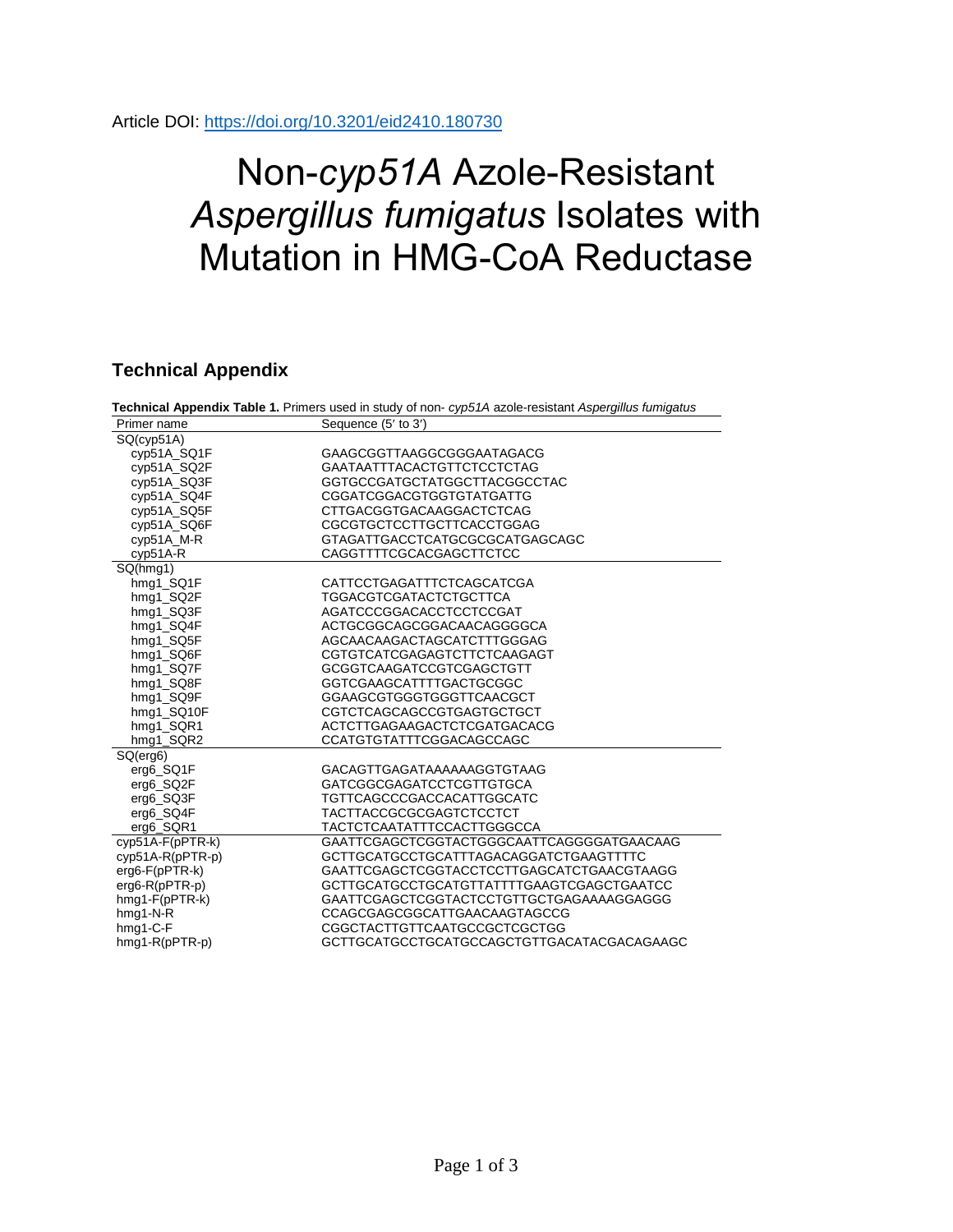| Technical Appendix Table 2. Sequence variants in the third strain (IFM 63240) of Aspergillus fumigatus |              |            |           |         |                                      |  |  |
|--------------------------------------------------------------------------------------------------------|--------------|------------|-----------|---------|--------------------------------------|--|--|
|                                                                                                        |              |            | Length of |         |                                      |  |  |
|                                                                                                        | the protein, |            |           |         |                                      |  |  |
|                                                                                                        |              | Amino acid | amino     | Gene    |                                      |  |  |
| Gene ID                                                                                                | Type         | change     | acids     | name    | Annotation                           |  |  |
| AFUA_2G08170                                                                                           | SNV          | Glu118*    | 396       |         | Has domain with predicted role in    |  |  |
|                                                                                                        |              |            |           |         | regulation of transcription          |  |  |
| AFUA 2G11830                                                                                           | Deletion     | Trp292fst  | 333       |         | Hypothetical protein                 |  |  |
| AFUA 4G03630                                                                                           | <b>SNV</b>   | Ala350Thr  | 377       | erg6    | Sterol 24-C-methyltransferase with a |  |  |
|                                                                                                        |              |            |           |         | predicted role in                    |  |  |
|                                                                                                        |              |            |           |         | qlycosylphosphatidylinositol (GPI)-  |  |  |
|                                                                                                        |              |            |           |         | anchor biosynthesis                  |  |  |
| AFUA 5G05850                                                                                           | SNV          | Trp177*    | 465       |         | Hypothetical protein                 |  |  |
| AFUA 5G12650                                                                                           | SNV          | Asn195Asp  | 499       |         | Hypothetical protein                 |  |  |
| AFUA 2G03700                                                                                           | <b>SNV</b>   | Ser269Phe  | 1130      | $h$ mg1 | Hydroxymethylglutaryl-CoA (HMG-      |  |  |
|                                                                                                        |              |            |           |         | CoA) reductase                       |  |  |
| AFUA 5G14660                                                                                           | SNV          | Gln99Arg   | 529       |         | GABA permease? amino acid            |  |  |
|                                                                                                        |              |            |           |         | transmembrane transporter?           |  |  |

\*Nonsense change, which generated termination codon

†fs, frame shift



**Technical Appendix Figure 1.** Observed colony morphology of *Aspergillus fumigatus* strains isolated from a single patient. GMM and PD agar plates were incubated at 37°C for 48 h.